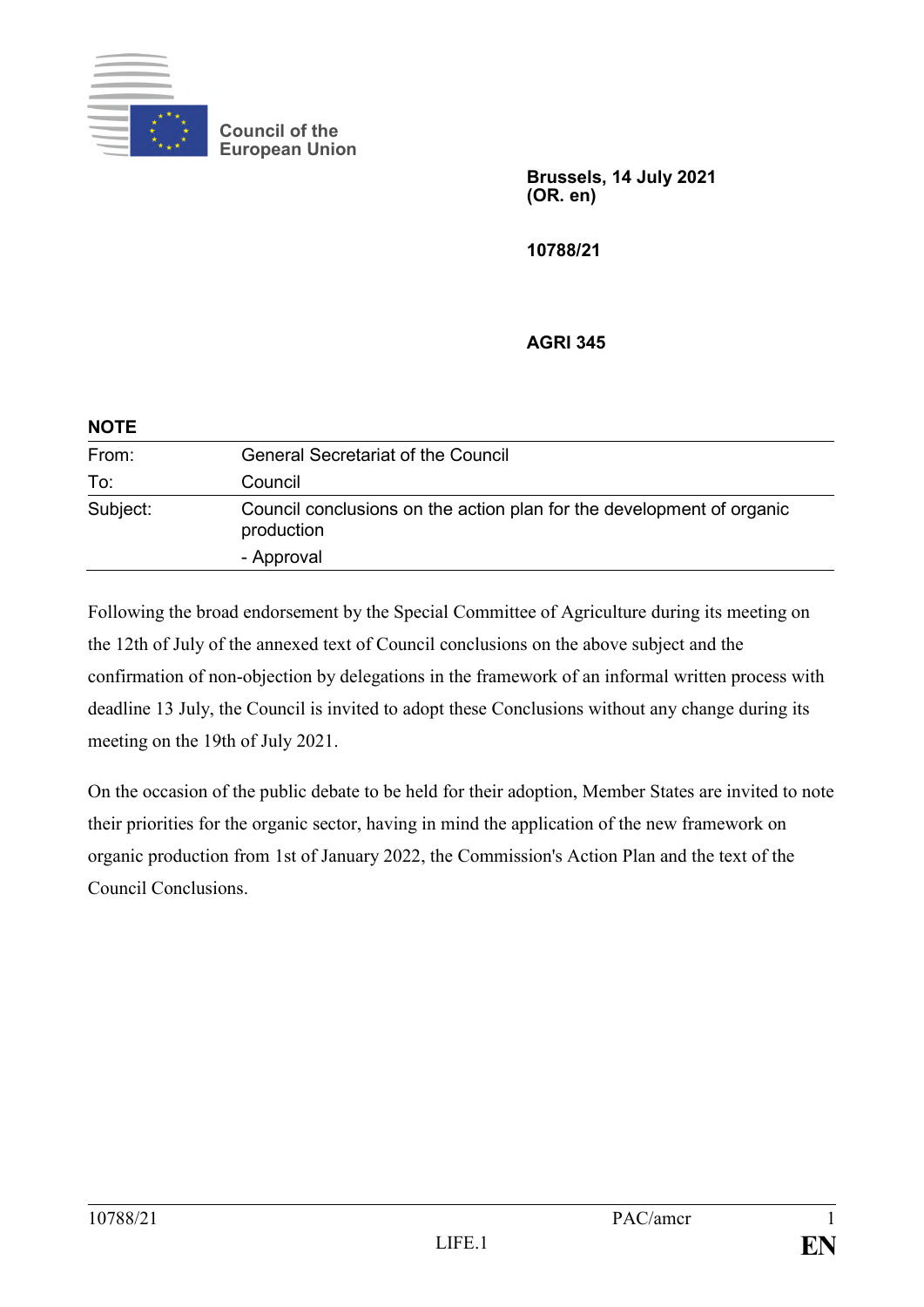## **Council conclusions on the action plan for the development of organic production**

## **The Council of the European Union**

- (1) **RECALLS** the Council Conclusions of 19 October 2020 on the Farm to Fork Strategy and Regulation (EU) 2018/848 of the European Parliament and of the Council of 30 May 2018 on organic production and labelling of organic products and repealing Council Regulation (EC) No 834/2007.
- (2) **EMPHASIZES** the important contribution of organic farming and production for ensuring the sustainability and sovereignty of European agriculture and food production.
- (3) **NOTES** the potential it holds for organic producers and rural economies to reach significant economic and other benefits by securing and supporting incomes and creating employment, while making a sizeable contribution to the protection of the environment and biodiversity, to the fight against climate change and to the improvement of animal welfare.
- (4) **WELCOMES** the Commission Communication on an Action Plan for the Development of Organic Production, which reflects the central role of organic farming and production in the Union's Farm to Fork and Biodiversity strategies, aiming to promote more sustainable models of agricultural production and food systems, and which supports the achievement of the target of 25% of EU agricultural land under organic farming and a significant increase in organic aquaculture. **RECALLS** that each Member State should make its contribution to the collective effort.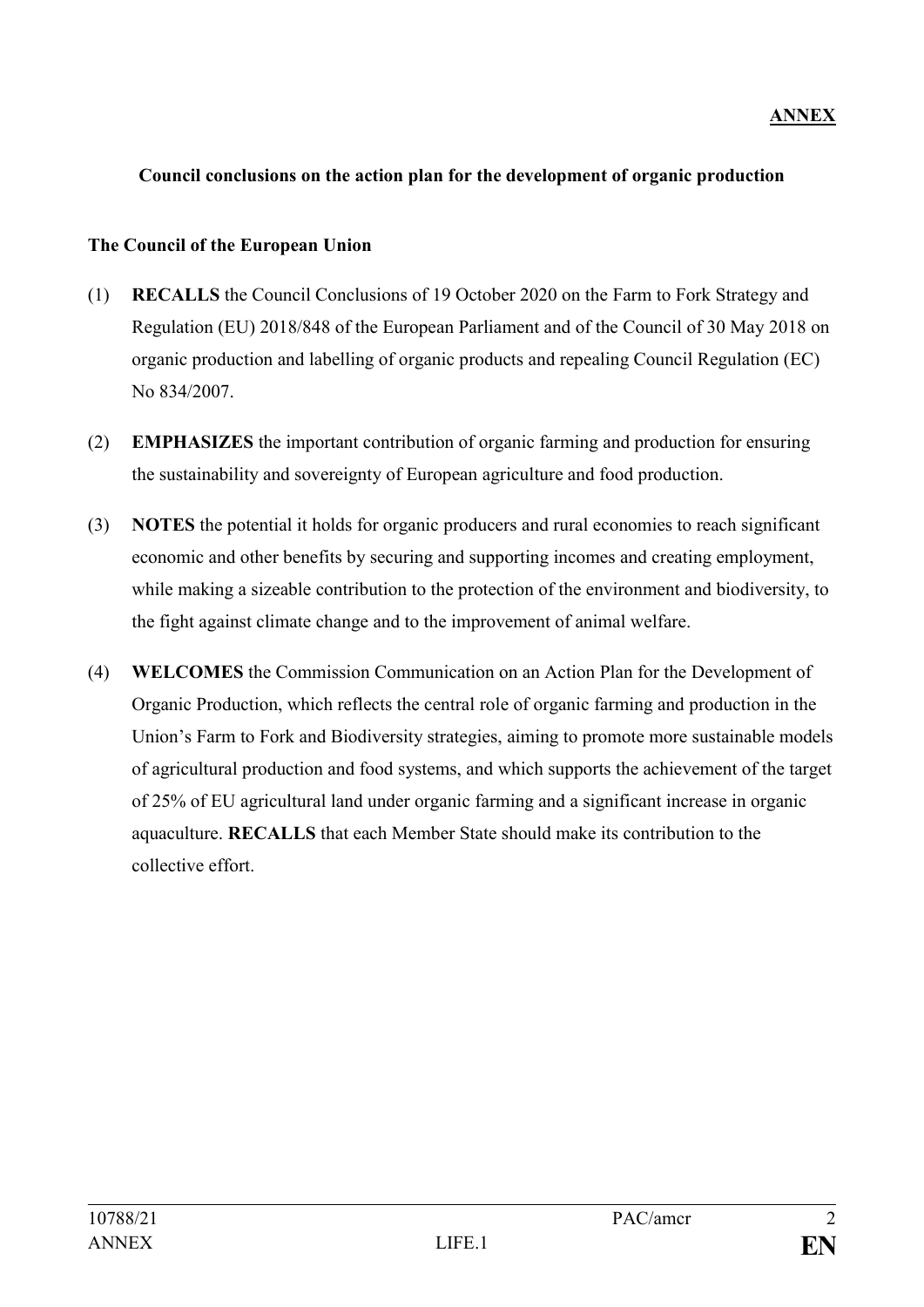- (5) **SUPPORTS** that the Action Plan also aims to encourage and support farmers in converting to organic farming and **STRESSES** the need to support setting up of farmers, relying on existing networks in organic farming. **RECOGNISES** in this respect the potential of other sustainable farming methods in contributing to environmental benefits and in facilitating the conversion to organic farming. **SHARES the VIEW** that group certification can potentially lower costs and may lead to a lower administrative burden for organic producers and processors, while maintaining the controllability.
- (6) **WELCOMES** the comprehensive approach to the development of organic farming and production in the Action Plan and **AGREES** that demand, production and sustainability are key factors for the further development of the sector.
- (7) **STRESSES** at the same time the need to ensure a market-oriented approach and a balanced development of demand and supply so as to ensure the future profitability of an organic food market and organic farmers in the EU.
- (8) **AGREES** that the proposed actions in the action plan can contribute to a further positive development of organic farming and production in the EU.
- (9) **REITERATES** in this respect the need to take into account the specificities and different starting points, circumstances and conditions of Member States and regions in Member States, and the successes already achieved, when defining targets for, and interventions in support of organic farming and production in national strategic plans under the Common Agricultural Policy and in voluntary national organic action plans.
- (10) **UNDERLINES** that the success of the Action Plan will depend on the involvement of all stakeholders including the public sector at all levels of governance and the entire private sector along the value chain and **STRESSES** the need to coordinate measures at all levels in order to achieve the best possible synergies.
- (11) **ACKNOWLEDGES** at the same time that the implementation of all these measures will be challenging for stakeholders in the organic farming sector.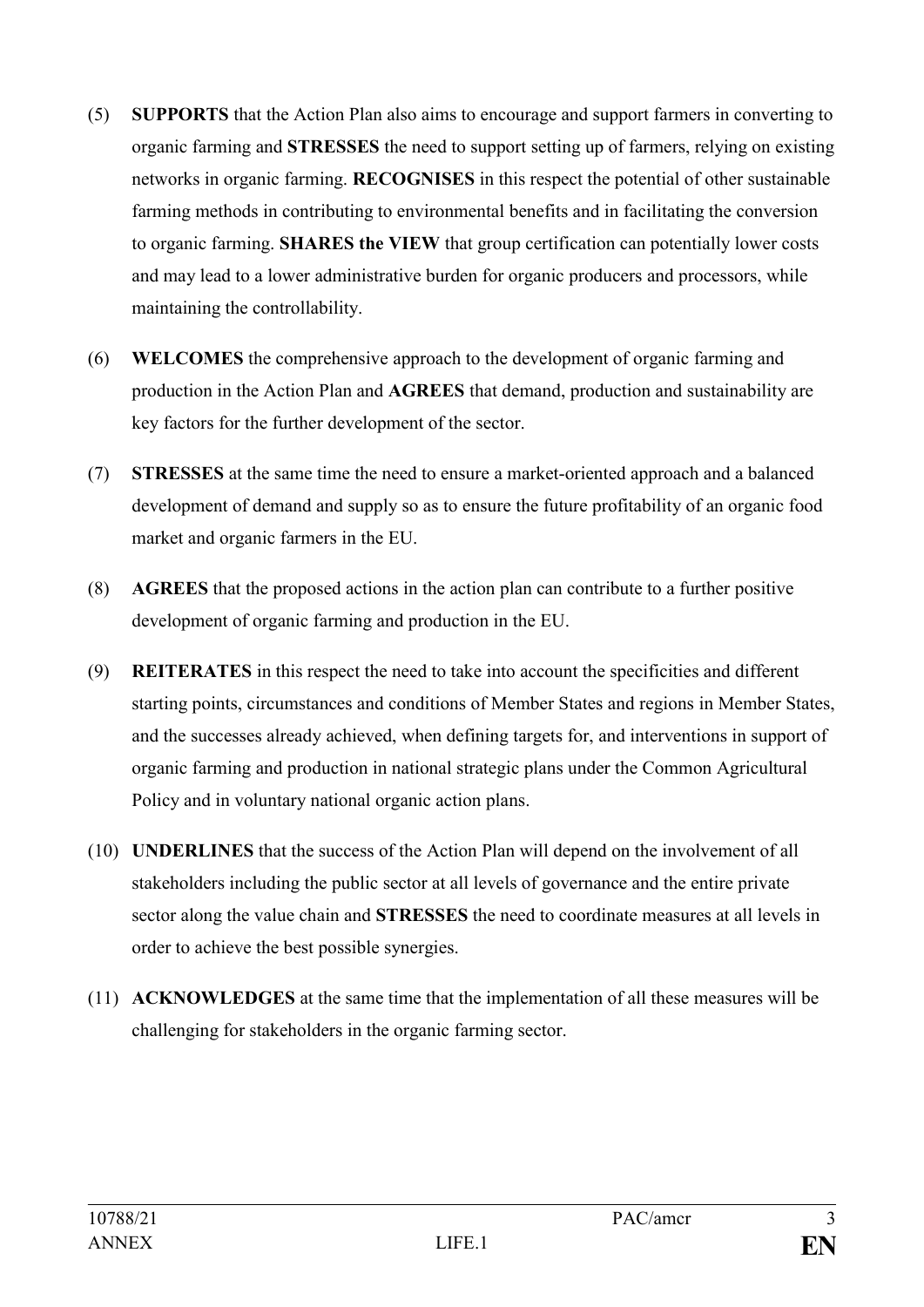- (12) **SUPPORTS** the outlined actions for stimulating demand and ensuring consumers' trust including through an ambitious budget within the EU promotion policy and **WELCOMES** in particular the aim of raising awareness of organic farming and the EU logo, including through organic school schemes.
- (13) **BELIEVES** that the increased use of green public procurement and stronger involvement of the private sector should contribute to increasing the distribution and sales of organic products.
- (14) **REAFFIRMS** the importance of consumer trust and actions aiming at improved traceability and supervision, as well as the system of controls both in the EU and in third countries to prevent fraud in organic production and trade, including by using IT solutions.
- (15) **ACKNOWLEDGES** that, in order to stimulate production and processing, further development is needed along all stages of the supply chain.
- (16) **AGREES** that the CAP post-2020 provides important tools for further adequate incentives to farmers and processors to enable a transition and/or to guarantee a high level of organic farming in the respective Member States. **RECOGNISES** that organic farming and production will have an important role to play in national strategic plans under the common agricultural policy.
- (17) **RECOGNISES** that the Commission encourages Member States to draw up national action plans or roadmaps for the development of organic farming and production. **REITERATES**  that the national action plans are voluntary.
- (18) **WELCOMES** in particular the actions relating to the organisation of food chains, also in the context of fostering direct marketing and short supply chains in compliance with the functioning of the single market.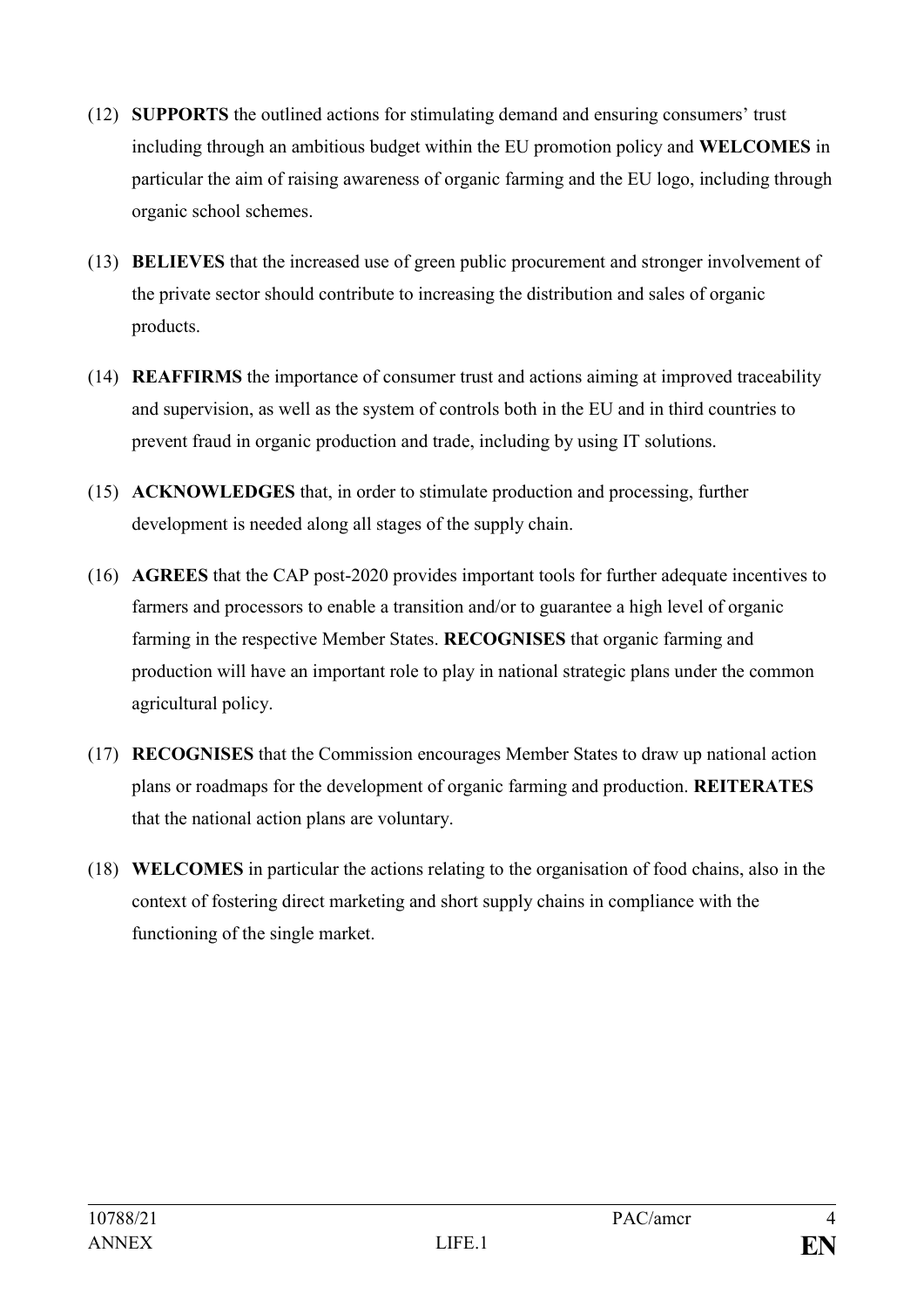- (19) **EMPHASISES** the relevance of local development and eco-regions based on the multiple positive externalities of the organic sector in terms of employment and social inclusion. **REAFFIRMS** the importance of the availability of indigenous breeds and varieties, organic heterogeneous material, high-yielding plant varieties suitable for organic production and organic seed.
- (20) **RECOGNISES** the importance of speeding up the development of organic aquaculture in the EU.
- (21) **REITERATES** the need to strengthen the systemic approach of research in organic farming to meet societal expectations, by increasing the consideration of animal welfare and encouraging a more efficient use of resources. **WELCOMES** the Commission's intention to earmark funding under Horizon Europe for research and innovation projects for genetic resources and the development of safe, effective and affordable alternatives to current plant protection products. **INVITES** the Commission to explore policy support in the area of research and innovation to those countries where the sector still lags behind.
- (22) **CONSIDERS** that the availability of organic protein feed and vitamins are the basis for encouraging a further conversion of livestock farms and their development and **INVITES** the Commission to develop the initiatives mentioned in the Action Plan in the area of organic nutrition, including initiatives concerning feed additives and research on the use of insects and marine biomass as feed materials.
- (23) **WELCOMES** the Commission's intention to adapt the authorisation procedures for biological plant protection products based on microorganisms and for low-risk plant protection products (i.e. those based on plant extracts and pheromones). **STRESSES** the need to foster where appropriate the use of alternative plant protection products and plant protection methods, such as those containing biological active substances and to strengthen farm advisory services in this context
- (24) **WELCOMES** the forthcoming negotiations with trading partners of the EU on reciprocal equivalence agreements for organic production and looks forward to receiving regular information on their development.